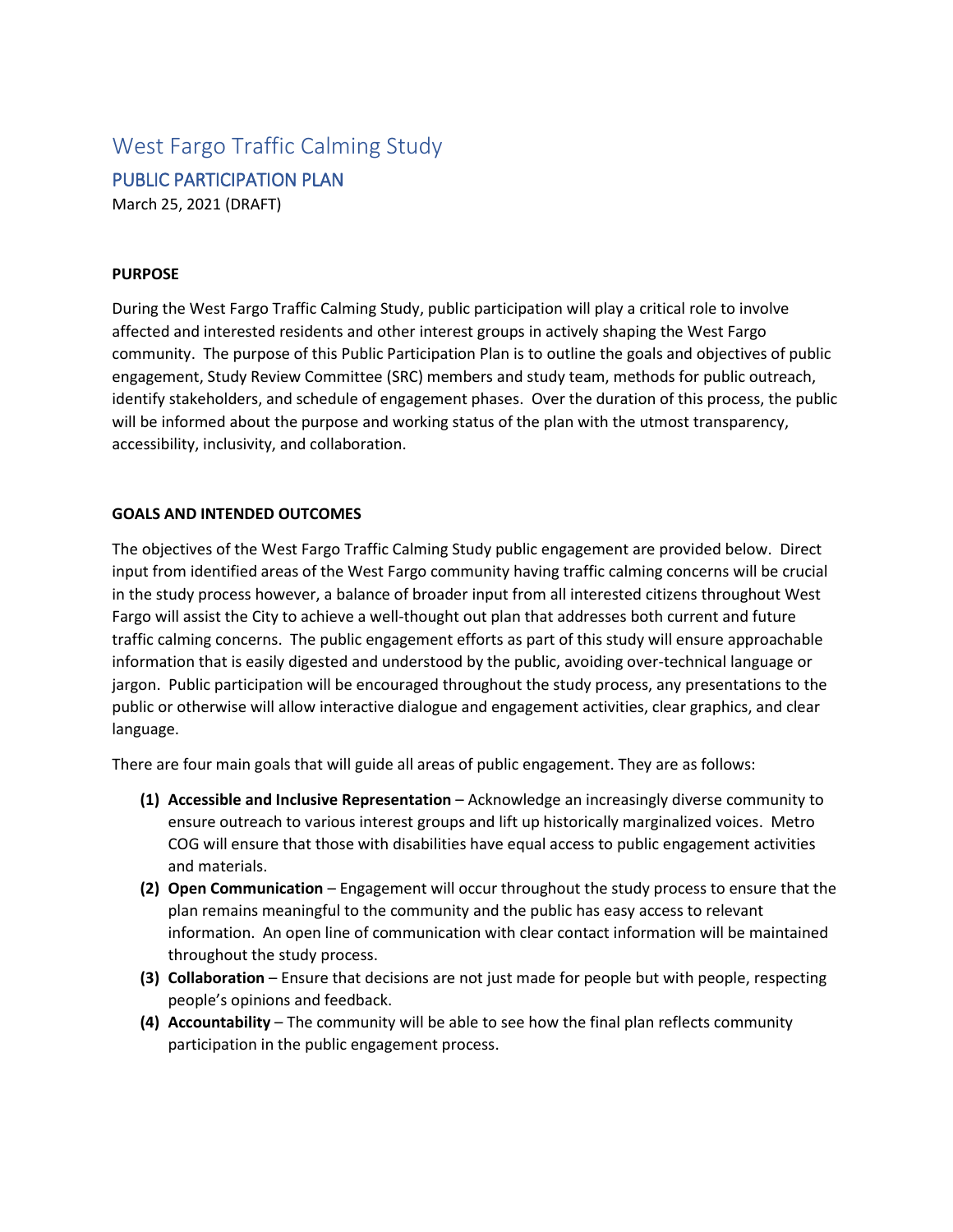| Goal                      | <b>Intended Outcomes</b>                                                  |
|---------------------------|---------------------------------------------------------------------------|
| Accessible and Inclusive  | Multiple ways and opportunities for people to participate in a            |
| Representation            | comfortable, accessible, and equitable way.                               |
|                           | Outreach to different stakeholders.                                       |
|                           | All voices had a chance to be heard throughout the process.               |
| <b>Open Communication</b> | Public engagement opportunities have been organized at the beginning      |
|                           | and end of the study process.                                             |
|                           | Meeting dates and times were effectively communicated and advertised.     |
|                           | Project website and social media sites remained useful and up-to-date.    |
|                           | Stakeholders had access to project staff.                                 |
| Collaboration             | Stakeholders were engaged during meetings through interactive activities. |
|                           | The process facilitated meaningful dialogue.                              |
| Accountability            | The final plan reflects community feedback.                               |
|                           | The final plan includes quotes and documentation of the public            |
|                           | engagement process.                                                       |

## **COVID-19 PUBLIC ENGAGEMENT AND OUTREACH TECHNIQUES**

The current COVID-19 pandemic may impact the ways in which public participation is carried out and engagement strategies should be tailored to what is happening on the ground pertaining to public health. The situation is continuously changing and the process of engagement will need to stay flexible.

In-person public input opportunities may be most appropriate for this study however, social distancing and masking guidance will be followed as recommended by State and local public health officials. Virtual forms of engagement should also be strongly considered as an alternative participation method and may be the primary interface for SRC meetings and/or stakeholder meetings. When utilizing a virtual or online platform, the public will still be encouraged to actively participate in various interactive activities that will solicit real time feedback, ideally simulating an in-person public engagement opportunity. With regards to any future changes to the pandemic situation, all public engagement meetings will abide by safety protocols as outlined by the State of North Dakota and local safety standards. The City of West Fargo and Metro COG may pursue a hybrid and flexible approach to public participation that provides the greatest opportunity for successful public engagement.

### **STUDY TEAM AND PARTNERS**

There are many key stakeholders to consider when designing engagement for a planning study. The following is not an exhaustive list and may not be applicable to the West Fargo Traffic Calming Study however, outreach to different groups may include:

- General public
- Residents
- Property owners
- Small business owners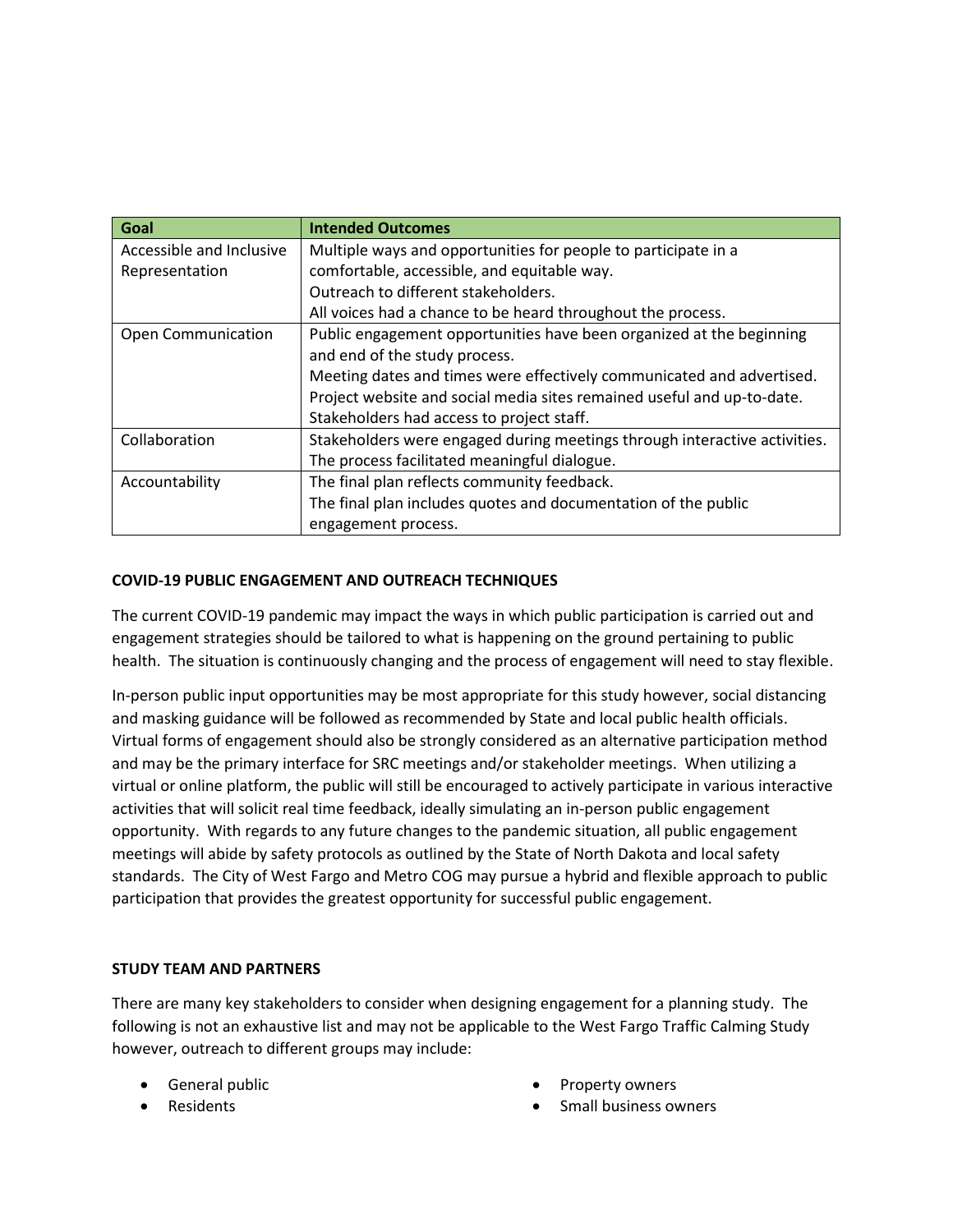- College students
- Institutions
- Cultural organizations
- Accessibility population
- Youth and families
- Seniors and aging population
- Developers and brokers
- Boards and commissions
- Advocacy organizations

### **Study Review Committee**

The Study Review Committee includes City of West Fargo and Metro COG Staff. The committee will guide the planning process, review draft material, and provide input on the public engagement process as it evolves. The committee consists of the following members:

- Andrew Wrucke, Engineering
- Jerry Boyer, Police Department
- Malachi Peterson, Planning
- Scott Tiffany, Public Works
- Ari Del Rosario, Metro COG
- Cindy Gray, Metro COG
- Dan Farnsworth, Metro COG
- Luke Champa, Metro COG

### **Alternates**

Alternates may be identified by SRC members on an as-needed basis.

### **PROJECT PHASES/DELIVERABLES**

This process can be broken up in 4 distinct phases with the following deliverables included:

- **a) Data Collection** This includes gathering information to understand how neighborhood design, larger context, and circulation patterns are affecting the street(s) included in the study; traffic counts and other traffic characteristics such as speed; right-of-way; street width and other street characteristics.
	- **Deliverables:**
		- o **Direct mailing (may include assistance from City of West Fargo) postcard to introduce study, schedule, project contact information, and website/survey links**
		- o **Public engagement survey to identify issues and study introduction**
		- o **Existing conditions report**
		- o **Traffic analysis**
		- o **SRC #1**
- **b) Identification of Potential Traffic Calming Measures** This includes a literature search to identify a complete menu of potential traffic calming solutions based on national literature; document local and regional examples of traffic calming techniques that have been implemented.
	- **Deliverables:**
		- o **Menu of traffic calming options including background on what traffic calming is as a general concept**